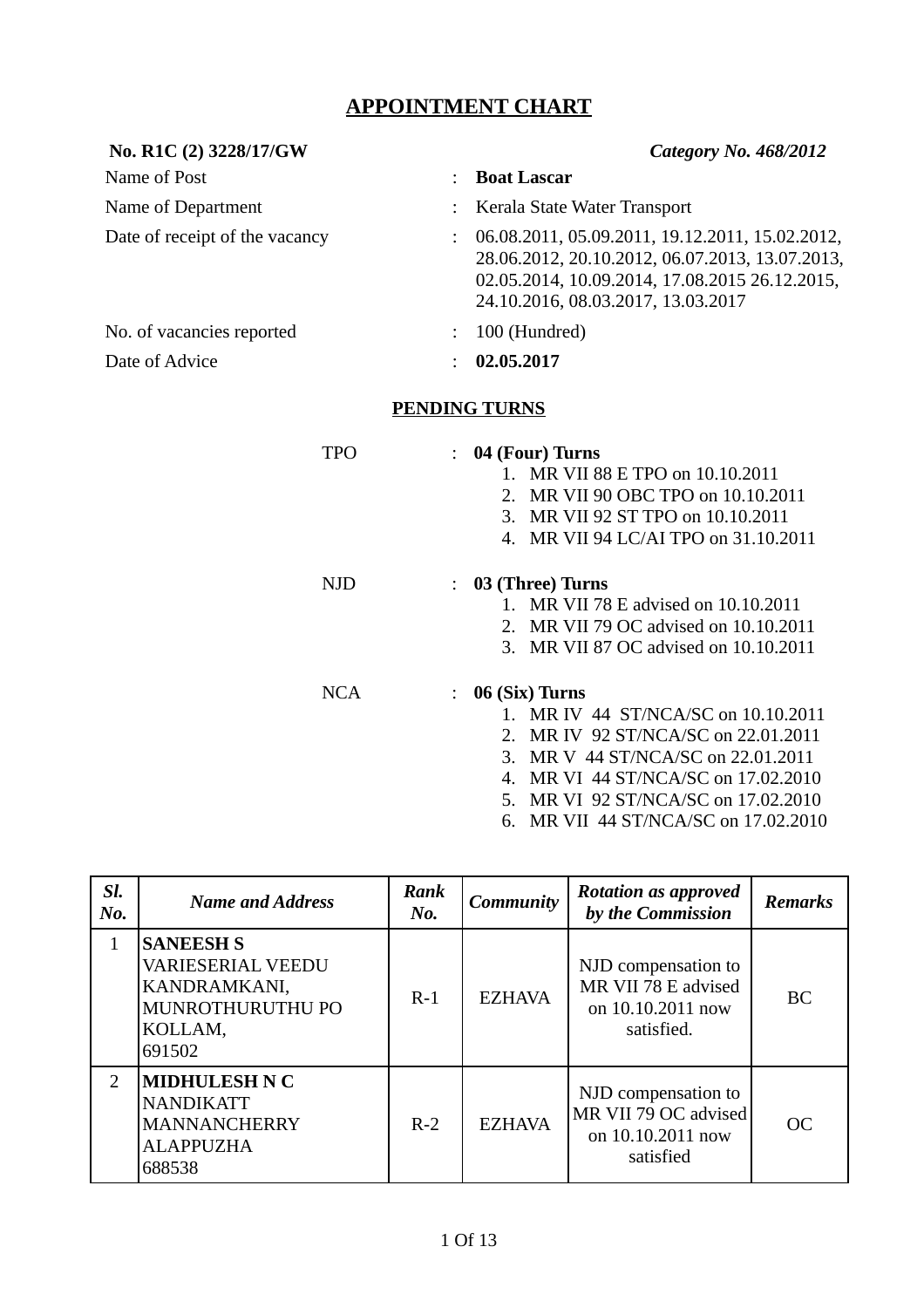| $\overline{3}$ | <b>SARATH S</b><br><b>THYTHARA</b><br>CHERTHALA, VAYALAR<br>ALAPPUZHA,<br>688536                                             | $R-3$               | <b>EZHAVA</b>                   | NJD compensation to<br>MR VII 87 OC advised<br>on 10.10.2011 now<br>satisfied                                                    | <b>OC</b> |
|----------------|------------------------------------------------------------------------------------------------------------------------------|---------------------|---------------------------------|----------------------------------------------------------------------------------------------------------------------------------|-----------|
| $\overline{4}$ | <b>PRAFULLALAL</b><br><b>ANCHIL HOUSE</b><br><b>VEZHAPRAPO</b><br>RAMANKARY,<br>ALAPPUZHA, 689595                            | $R-7$               | <b>EZHAVA</b>                   | MR VII 88 E TPO on<br>10.10.2011 now<br>satisfied.                                                                               | <b>OC</b> |
| 5              | <b>RENJITH KUMAR NV</b><br>TC 51/1785<br><b>RENJITH NIVAS</b><br><b>KOLLAMKONAM</b><br>PAPPANAMCODE PO<br>TRIVANDRUM, 695018 | $R-1$<br>$(S/L-HN)$ | <b>HINDU</b><br><b>NADAR</b>    | MR VII 90 OBC TPO<br>on 10.10.2011 now<br>satisfied. Turn passed<br>over to HN community<br>as per circular no.<br>20/10 & 23/10 | <b>BC</b> |
| 6              | <b>ABHILASH V L</b><br>VENGOLAYIL<br>PERINGASSERY,<br>IDUKKI,<br>685595                                                      | $R-1$<br>$(S/L-ST)$ | $ST - Mala$<br>Aryayan          | MR VII 92 ST TPO on<br>10.10.2011 now<br>satisfied.                                                                              | <b>BC</b> |
| $\overline{7}$ | <b>JOHNSON MA</b><br>MULLASSERY HOUSE<br>MANNANTHURUTH<br>VARAPUZHA PO<br><b>ERNAKULAM</b><br>683517                         | $R-32$              | <b>LATIN</b><br><b>CATHOLIC</b> | MR VII 94 LC/AI<br>TPO on 31.10.2011<br>now satisfied.                                                                           | <b>BC</b> |
| 8              | <b>ANOOB TA</b><br>KALLUPURACKAL<br><b>SOUTH ARYAD</b><br><b>AVALOOKUNNU</b><br>ALAPPUZHA, 688006                            | $R-63$              | <b>MUSLIM</b>                   | MR VII 96 M                                                                                                                      | <b>BC</b> |
| 9              | <b>SUJITH A S</b><br><b>ARESSERIL HOUSE</b><br>POLASSERY BHAGAM<br>VAIKOM PO<br>KOTTAYAM, 686 141                            | $R-4$               | <b>DHEEVARA</b>                 | MR VII 97 OC                                                                                                                     | <b>OC</b> |
| 10             | <b>BACHAN MU</b><br><b>MULAKUTHARA</b><br><b>CHERTHALA</b><br><b>KANNANKARAPO</b><br>ALAPPUZHA, 688527                       | $R-9$               | <b>EZHAVA</b>                   | MR VII 98 E                                                                                                                      | <b>OC</b> |
| 11             | <b>VELUDHARAN M</b><br>THAIPPARAMBU<br>PURAKAD,<br>KAROOR, AMBALAPUZHA<br><b>ALAPPUZHA</b>                                   | $R-5$               | <b>DHEEVARA</b>                 | MR VII 99 OC                                                                                                                     | <b>OC</b> |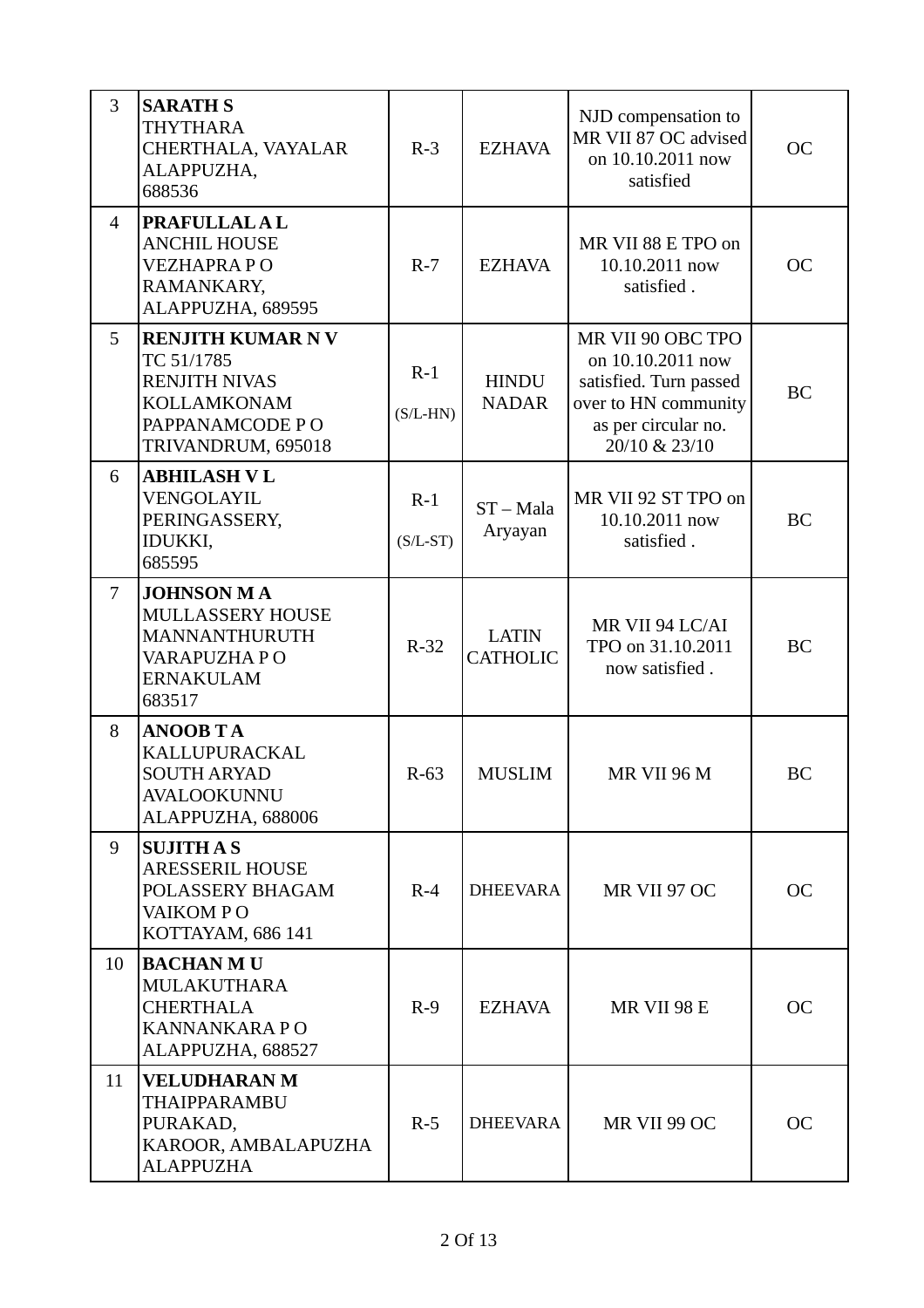| 12 | <b>BIJUKUMAR S</b><br>KANIKONATHU VEEDU<br><b>KALLIKADU</b><br><b>MYLAKKARA</b><br>THIRUVANANTHAPURAM                | $R-19$              | <b>VISWAKARMA</b>               | <b>MR VII 100 V</b>                                                                           | BC        |
|----|----------------------------------------------------------------------------------------------------------------------|---------------------|---------------------------------|-----------------------------------------------------------------------------------------------|-----------|
| 13 | <b>RAJESH P R</b><br>PUTHIYANIKARTHIL<br><b>KATTIKKUNNU</b><br>VAIKOM, CHEMPU PO,<br>KOTTAYAM-686608                 | $R-6$               | <b>DHEEVARA</b>                 | MR VIII 1 OC                                                                                  | <b>OC</b> |
| 14 | <b>JYOTHEESWARAN K</b><br><b>KOTTARATHIL</b><br><b>THOTTAPPALLY</b><br>ALAPPUZHA, 688561                             | $R-13$              | <b>EZHAVA</b>                   | MR VIII 2 E                                                                                   | <b>OC</b> |
| 15 | <b>VINOD PP</b><br>POKKAPPARAMBIL<br>VAIKOM,<br>KULASEKHARAMANGALAM PO,<br><b>KOTTAYAM</b>                           | $R-18$              | <b>EZHAVA</b>                   | MR VIII 3 OC                                                                                  | <b>BC</b> |
| 16 | <b>RAMANA</b><br><b>ARUVINKKAL HOUSE</b><br><b>GIRIJAN COLONY</b><br>MANAKKUDY, KUMILY,<br><b>IDUKKI, 685509</b>     | $R-2$<br>$(S/L-ST)$ | $ST -$<br><b>MANNAN</b>         | MR VIII 4 SC.<br>NCA compensation to<br>MR IV 44 ST NCA/SC<br>on 10.10.2011 now<br>satisfied. | <b>BC</b> |
| 17 | <b>REJEESH K R</b><br>NIKARTHIL COLONY<br>T V PURAM P O, VAIKOM<br>KOTTAYAM, 686606                                  | $R-8$               | <b>DHEEVARA</b>                 | MR VIII 5 OC                                                                                  | <b>OC</b> |
| 18 | <b>ANASEA</b><br><b>ELESSERIMUKKACHIRA</b><br><b>PONNAD</b><br>ALAPPUZHA, 688538                                     | $R-80$              | <b>MUSLIM</b>                   | MR VIII 6 M                                                                                   | BC        |
| 19 | <b>SANDEEPTV</b><br><b>THEKKEVELI</b><br>KALAVOOR.<br>ALAPPUZHA, 688522                                              | $R-21$              | <b>EZHAVA</b>                   | MR VIII 7 OC                                                                                  | BC        |
| 20 | <b>JOBS</b><br><b>PALLIYUDE</b><br>KIZHAKKATHIL JOSHY<br><b>BHAVANAM</b><br>PUTHUKKADU PO<br>CHAVARA, KOLLAM, 691585 | R-99                | <b>LATIN</b><br><b>CATHOLIC</b> | MR VIII 8 LC/AI                                                                               | BC        |
| 21 | <b>PRASANTH KP</b><br>KOCHUTHURUTHU,<br><b>CHEMBUPO</b><br>VAIKOM,<br>KOTTAYAM, 686608                               | $R-10$              | <b>DHEEVARA</b>                 | MR VIII 9 OC                                                                                  | <b>OC</b> |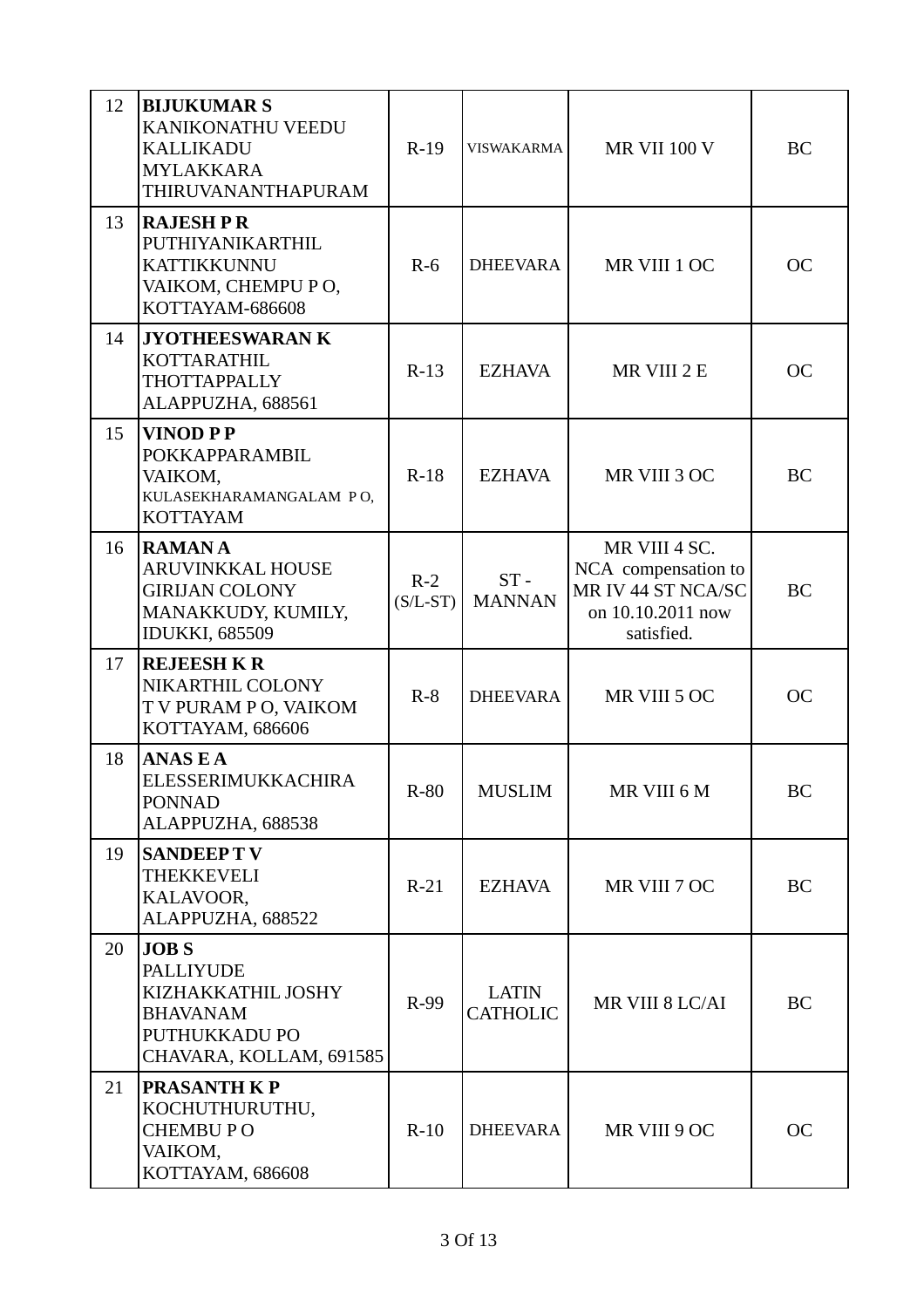| 22 | <b>REMESH R</b><br><b>IDAYIVILA PUTHANVEEDU</b><br><b>THALACHANVILA</b><br><b>CHERUVARAKONAM</b><br>PARASSALA,<br>THIRUVANANTHAPURAM,<br>695502 | $R-79$                | OBC -<br><b>CHAKKALA</b> | MR VIII 10 OBC                                                                                        | BC        |
|----|-------------------------------------------------------------------------------------------------------------------------------------------------|-----------------------|--------------------------|-------------------------------------------------------------------------------------------------------|-----------|
| 23 | <b>ANEESH C P</b><br><b>CHATHANEZHATHU</b><br>PERUMBALAM<br>PERUMBALAM PO,<br>ALAPPUZHA, 688570                                                 | $R-11$                | <b>DHEEVARA</b>          | MR VIII 11 OC                                                                                         | <b>OC</b> |
| 24 | <b>KRISHNANKUTTY S</b><br>NELLIKKAMAMMOODU<br>VEEDU, CHAKKAPPARA<br>KARIKUZHY PO,<br>THIRUVANANTHAPURAM<br>695505                               | $R-3$<br>$S/L$ - $ST$ | ST-Kanikar               | MR VIII 12 SC<br>NCA compensation to<br><b>MRIV92</b><br>ST/NCA/SC on<br>22.01.2011 now<br>satisfied. | <b>BC</b> |
| 25 | <b>RAJEESH T R</b><br><b>CHITTEPPALLIL</b><br>VAIKOM,<br>CHEMPU PO,<br>KOTTAYAM, 686608                                                         | $R-12$                | <b>DHEEVARA</b>          | MR VIII 13 OC                                                                                         | <b>OC</b> |
| 26 | <b>BINUPA</b><br><b>PARAMPIL</b><br>N T WARD,<br><b>AVALOOKUNNU PO</b><br>ALAPPUZHA, 688006                                                     | $R-22$                | <b>EZHAVA</b>            | MR VIII 14 E                                                                                          | <b>BC</b> |
| 27 | <b>RAJESH R</b><br>KUTTICHIRAYIL<br><b>KALAVOOR PO</b><br>ALAPPUZHA, 688522                                                                     | $R-23$                | <b>EZHAVA</b>            | MR VIII 15 OC                                                                                         | <b>OC</b> |
| 28 | <b>SHAMEER I</b><br>KAITHATHIL HOUSE<br><b>SOUTH ARYAD</b><br><b>AVALOOKUNNU PO</b><br><b>ALAPPUZHA</b>                                         | $R-98$                | <b>MUSLIM</b>            | MR VIII 16 M                                                                                          | BC        |
| 29 | <b>ANEESHPT</b><br>PANACKAPARAMBIL<br>MUHAMMAPO,<br>ALAPPUZHA, 688525                                                                           | $R-14$                | <b>DHEEVARA</b>          | MR VIII 17 OC                                                                                         | <b>OC</b> |
| 30 | <b>MUKESH MV</b><br>VATTATHARA HOUSE<br><b>MANAPPURAM</b><br>CHERTHALA,<br><b>MANAPPURAM PO</b><br>ALAPUZHA, 688558                             | $R-27$                | <b>EZHAVA</b>            | MR VIII 18 E                                                                                          | <b>OC</b> |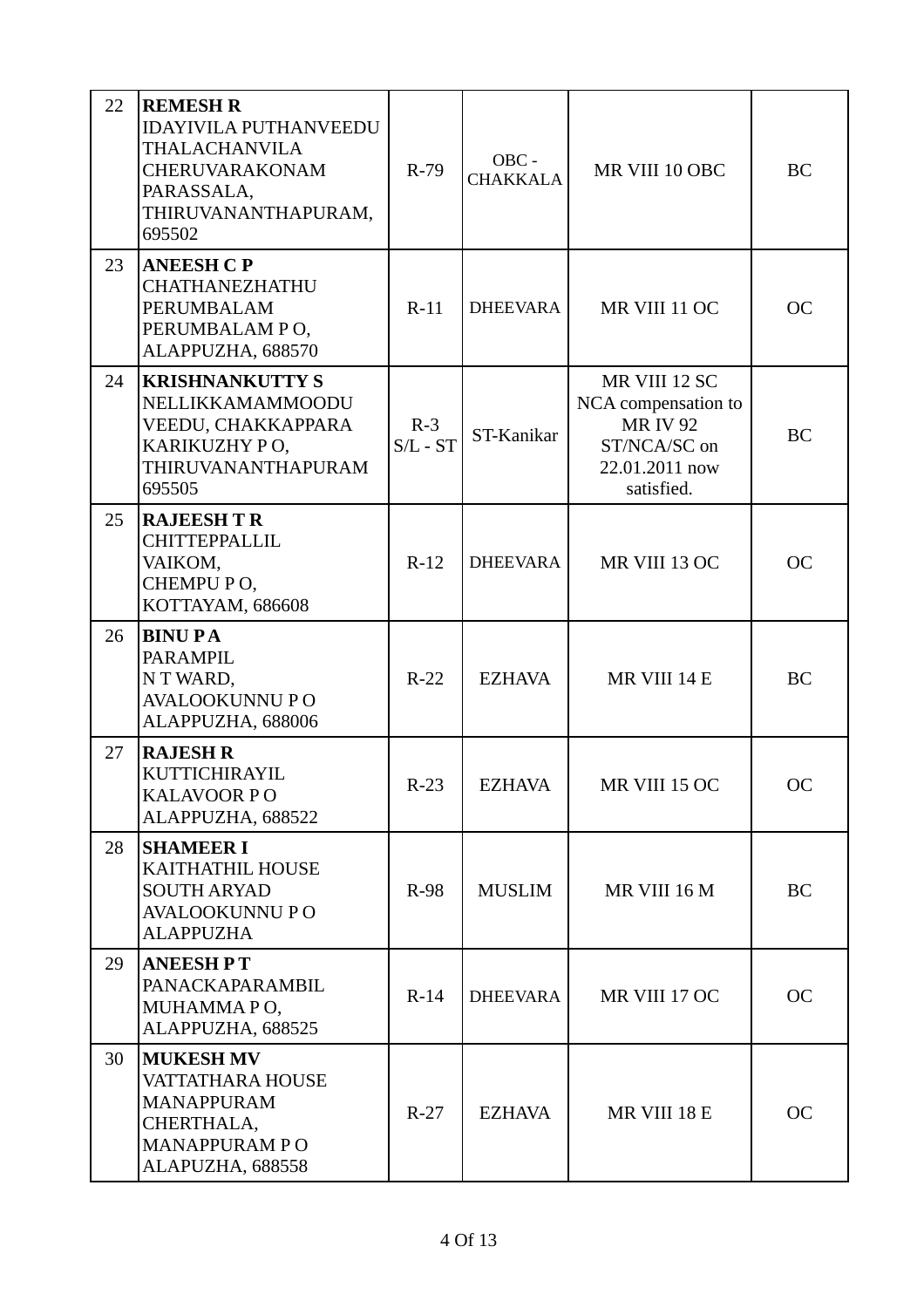| 31 | <b>KRISHNAKUMAR K</b><br>VALIYAVEEDU<br>VALADY,<br><b>KUMARANKARY</b><br>ALAPPUZHA, 686103                   | $R-15$  | $\left( -\right)$               | MR VIII 19 OC                                                                                                      | <b>OC</b> |
|----|--------------------------------------------------------------------------------------------------------------|---------|---------------------------------|--------------------------------------------------------------------------------------------------------------------|-----------|
| 32 | <b>RETHEESH T D</b><br><b>THERUVIL HOUSE</b><br>CMC 13,<br>CHERTHALA,<br>ALAPPUZHA, 688524                   | $R-109$ | <b>VISWAKA</b><br><b>RMA</b>    | MR VIII 20 V                                                                                                       | BC        |
| 33 | <b>SYAMKUMAR V R</b><br><b>VETTAKKADAVIL HOUSE</b><br>PERUMTHURUTHU<br>MUHAMMAPO,<br>ALAPPUZHA, 688525       | $R-16$  | <b>DHEEVARA</b>                 | MR VIII 21 OC                                                                                                      | <b>OC</b> |
| 34 | <b>THOMASKUTTY A</b><br>PRASANNA VILASAM<br>ASHTAMUDY PO,<br>KOLLAM,<br>691602                               | $R-105$ | <b>LATIN</b><br><b>CATHOLIC</b> | MR VIII 22 LC/AI                                                                                                   | <b>BC</b> |
| 35 | <b>JINESHMON K R</b><br><b>KAMALA NIVAS</b><br>MUHAMMAPO<br>ALAPPUZHA, 688525                                | $R-17$  | <b>DHEEVARA</b>                 | MR VIII 23 OC                                                                                                      | <b>OC</b> |
| 36 | <b>BAIJUM</b><br>MUTHENICAL VILA VEEDU<br><b>CHERUVARAKONAM</b><br>PARASSALA<br>THIRUVANANTHAPURAM<br>695502 | $R-31$  | <b>SC-Vannan</b>                | MR VIII 24 SC<br><b>NCA Compensation to</b><br>MR V 44 ST/NCA/SC<br>on 22.01.2011 now<br>satisfied.<br>No ST/NC/SC | <b>BC</b> |
| 37 | <b>SUJEESH N P</b><br><b>NIVARTHIL HOUSE</b><br><b>MUHAMMA</b><br>MUHAMMAPO-<br>ALAPPUZHA, 688525            | $R-20$  | <b>DHEEVARA</b>                 | MR VIII 25 OC                                                                                                      | <b>OC</b> |
| 38 | <b>RIYAS KA</b><br><b>NARIYANAVELI</b><br>PONNAD PO<br>ALAPPUZHA, 688538                                     | $R-120$ | <b>MUSLIM</b>                   | MR VIII 26 M                                                                                                       | <b>BC</b> |
| 39 | <b>SUJITH KM</b><br>MANGODATHU<br>PERUMBALAM PO<br>ALAPPUZHA, 688570                                         | $R-28$  | <b>EZHAVA</b>                   | MR VIII 27 OC                                                                                                      | <b>BC</b> |
| 40 | <b>SUNIL KS</b><br><b>KARINACHIYIL</b><br>VAIKOM, KUDAVECHOOR PO<br>KOTTAYAM, PIN:686144                     | $R-30$  | <b>EZHAVA</b>                   | MR VIII 28 E                                                                                                       | <b>BC</b> |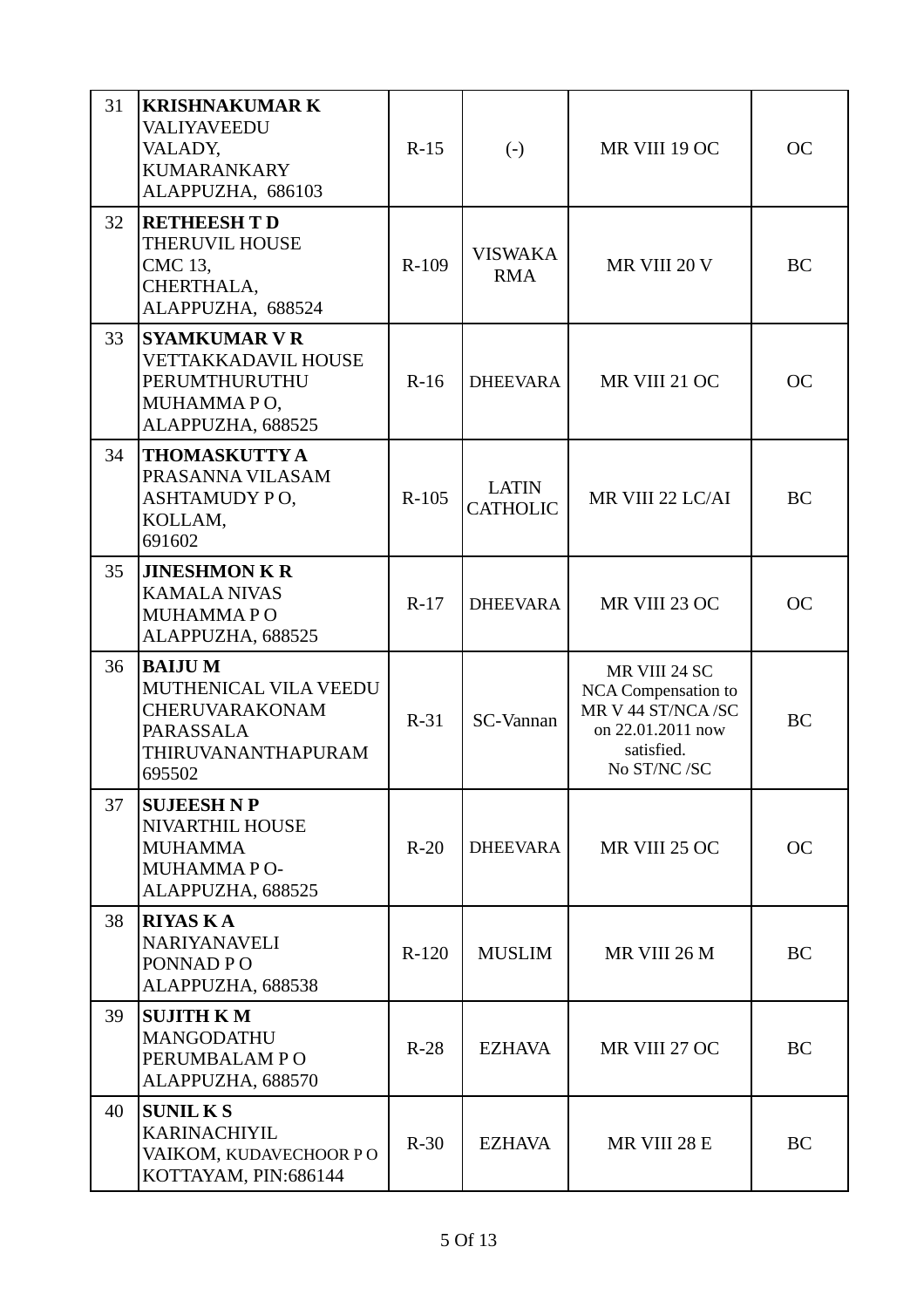| 41 | <b>VISHNU SANKAR S</b><br><b>AYALATTU VEEDU</b><br>KALAVOOR, KALAVOOR<br>ALAPPUZHA-688522                                            | $R-24$  | $(-)$                       | MR VIII 29 OC                                                                                                  | <b>OC</b> |
|----|--------------------------------------------------------------------------------------------------------------------------------------|---------|-----------------------------|----------------------------------------------------------------------------------------------------------------|-----------|
| 42 | <b>HUSAIN PP</b><br><b>PARANKIVELI</b><br>PERUMBLAM PO<br>CHERTHALA,<br>ALAPPUZHA, 688570                                            | $R-121$ | <b>MUSLIM</b>               | MR VIII 30 M                                                                                                   | <b>BC</b> |
| 43 | <b>VIJEESH KV</b><br><b>KANNUVALLYTHARA</b><br>NIKARTHIL, VAIKOM,<br>VAIKOM PO 686141,<br><b>KOTTAYAM</b>                            | $R-25$  | <b>DHEEVARA</b>             | MR VIII 31 OC                                                                                                  | <b>OC</b> |
| 44 | <b>RAJESH R</b><br>VALIYAVILA LAKSHAM<br>VEEDU,<br>PARUTHIPPALLY PO,<br><b>TRIVANDRUM</b>                                            | $R-72$  | SC-Velan                    | MR VIII 32 SC<br>NCA compensation to<br>MR VI 44 ST/NCA/ SC<br>on 17.02.2010 now<br>satisfied. No<br>ST/NCA/SC | <b>BC</b> |
| 45 | <b>SUDHEESH K S</b><br><b>KOMASSERIL HOUSE</b><br><b>KUDAVECHOOR PO</b><br>KOTTAYAM, 686144                                          | $R-26$  | <b>DHEEVARA</b>             | MR VIII 33 OC                                                                                                  | <b>OC</b> |
| 46 | <b>ANEESH MK</b><br><b>MUNDUCHIRA</b><br>KUMARAKOM,<br><b>KOTTAYAM</b>                                                               | $R-33$  | <b>EZHAVA</b>               | MR VIII 34 E                                                                                                   | <b>OC</b> |
| 47 | <b>RAJEEVTA</b><br>THIRUNILATH<br>PERUMPALAM<br>ALAPPUZHA, 688570                                                                    | $R-35$  | <b>EZHAVA</b>               | MR VIII 35 OC                                                                                                  | <b>OC</b> |
| 48 | <b>SHAMMAS K</b><br><b>KAITHAKAM</b><br><b>MANNANCHERY</b><br>ALAPPUZA,<br>688538                                                    | R-131   | <b>MUSLIM</b>               | MR VIII 36 M                                                                                                   | BC        |
| 49 | <b>SARATH KUMAR R</b><br><b>MULACKAL HOUSE</b><br><b>KALAVOOR PO</b><br>ALAPPUZHA, 688522                                            | $R-29$  | $\left( \cdot \right)$      | MR VIII 37 OC                                                                                                  | <b>OC</b> |
| 50 | <b>NIKHIL R S</b><br><b>MILLOW BHAVAN</b><br><b>PARAKUDIVILA</b><br><b>CHERUVARAKONAM</b><br>PARASSALA, 695502<br>THIRUVANANTHAPURAM | $R-44$  | <b>SIUC</b><br><b>NADAR</b> | MR VIII 38 SIUC N                                                                                              | <b>BC</b> |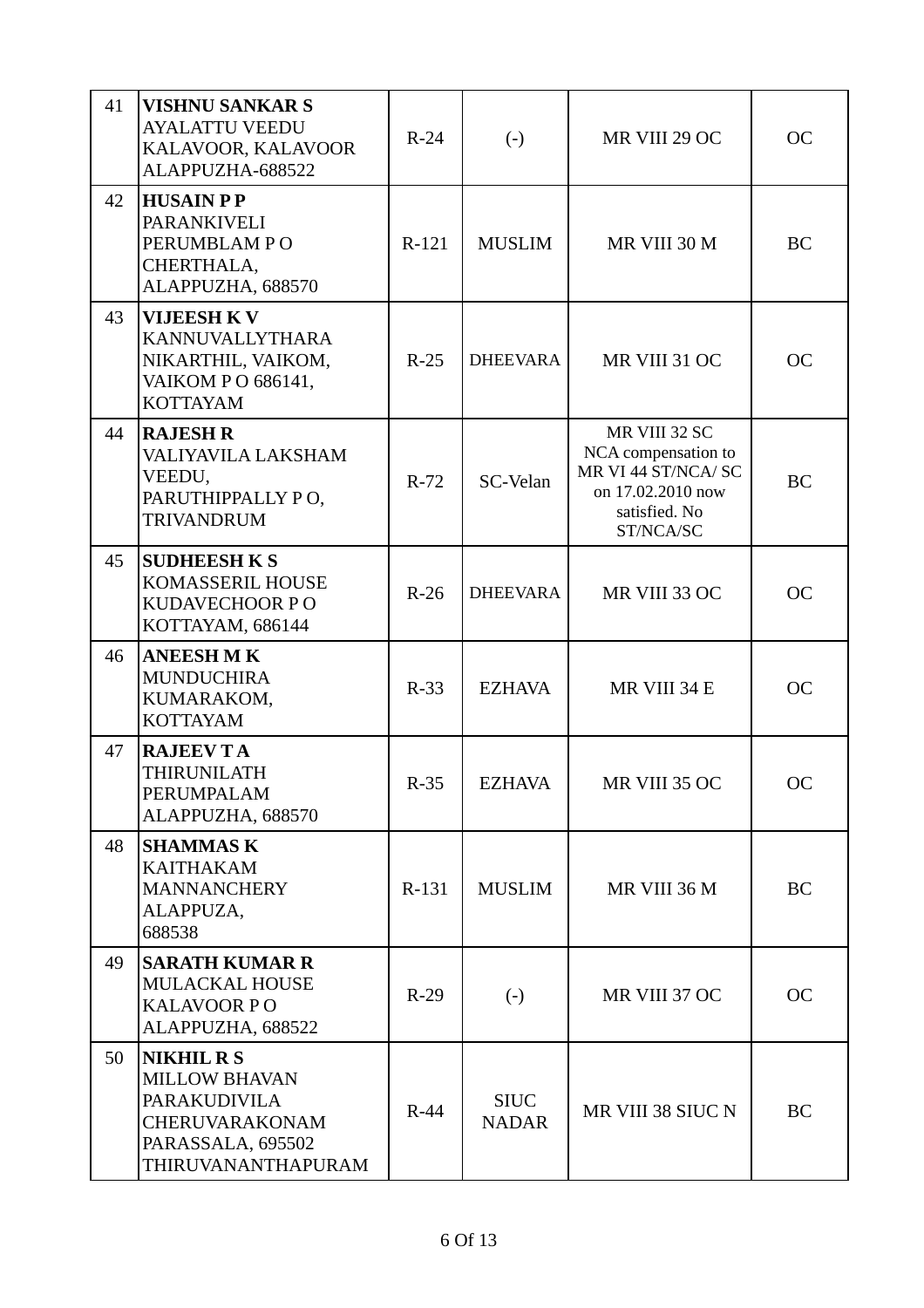| 51 | <b>RENJITH R S</b><br>RATHEESH BHAVANAM<br>NENMENI,<br>MONROE ISLAND PO<br>/KOLLAM-691502                             | $R-37$            | <b>EZHAVA</b>                                        | MR VIII 39 OC                 | <b>OC</b> |
|----|-----------------------------------------------------------------------------------------------------------------------|-------------------|------------------------------------------------------|-------------------------------|-----------|
| 52 | <b>MAHESH D S</b><br>DEVASWAM PARAMBIL<br>PIZHALA PO<br>ERNAKULAM,<br>682027                                          | $R-110$           | OBC-<br><b>KUDIMBI</b>                               | MR VIII 40 OBC                | BC        |
| 53 | <b>SUJITH S</b><br>PULICHUVATTIL HOUSE<br><b>NEAR ANUPS</b><br>NORTH ARYAD PO<br>ALAPPUZHA, 688538                    | $R-34$            | <b>DHEEVARA</b>                                      | MR VIII 41 OC                 | <b>OC</b> |
| 54 | <b>SUBIN MV</b><br><b>MUNDUCHIRA</b><br>KUMARAKOM NORTH PO<br>KOTTAYAM, 686563                                        | $R-46$            | <b>EZHAVA</b>                                        | MR VIII 42 E                  | <b>BC</b> |
| 55 | <b>ANILKUMAR C N</b><br><b>CHULLENAYIL</b><br>MUHAMMA,<br>ALAPPUZHA 688525                                            | $R-47$            | <b>EZHAVA</b>                                        | MR VIII 43 OC                 | <b>BC</b> |
| 56 | <b>ADARSH S</b><br>ROADARIKATHU VEEDU,<br><b>ARUVIKKUZHI</b><br><b>VEERANAKAVU PO</b><br>THIRUVANANTHAPURAM<br>695572 | $R-90$            | $SC -$<br><b>MANNAN</b>                              | MR VIII 44 ST<br>No ST/NCA/SC | <b>BC</b> |
| 57 | <b>MONYKUTTAN CK</b><br><b>KAYIPPURAM</b><br>NORTH ARYAD PO<br>ALAPPUUZHA, 688538                                     | $R-36$            | <b>DHEEVARA</b>                                      | MR VIII 45 OC                 | <b>OC</b> |
| 58 | <b>SHAHUL HAMEED KA</b><br><b>PADINGARE</b><br>KUMBALAKKAL HOUSE<br>AROOKUTTY,<br>ALAPPUZHA, 688535                   | $R-136$           | <b>MUSLIM</b>                                        | MR VIII 46 M                  | BC        |
| 59 | <b>RAJESH K P</b><br><b>KUNNATHU</b><br>PERUMPALAM,<br>ALAPPUZHA, 688570                                              | $R-53$            | <b>EZHAVA</b>                                        | MR VIII 47 OC                 | <b>BC</b> |
| 60 | <b>JOMON K K</b><br><b>KULANGARA</b><br><b>KUMARAKOM</b><br><b>CHEEPPUNKAL PO</b><br>KOTTAYAM, 686563                 | $R-1$<br>$S/L-OX$ | <b>OTHER</b><br><b>CHRISTIANS</b><br><b>CHERAMAR</b> | MR VIII 48 OX                 | BC        |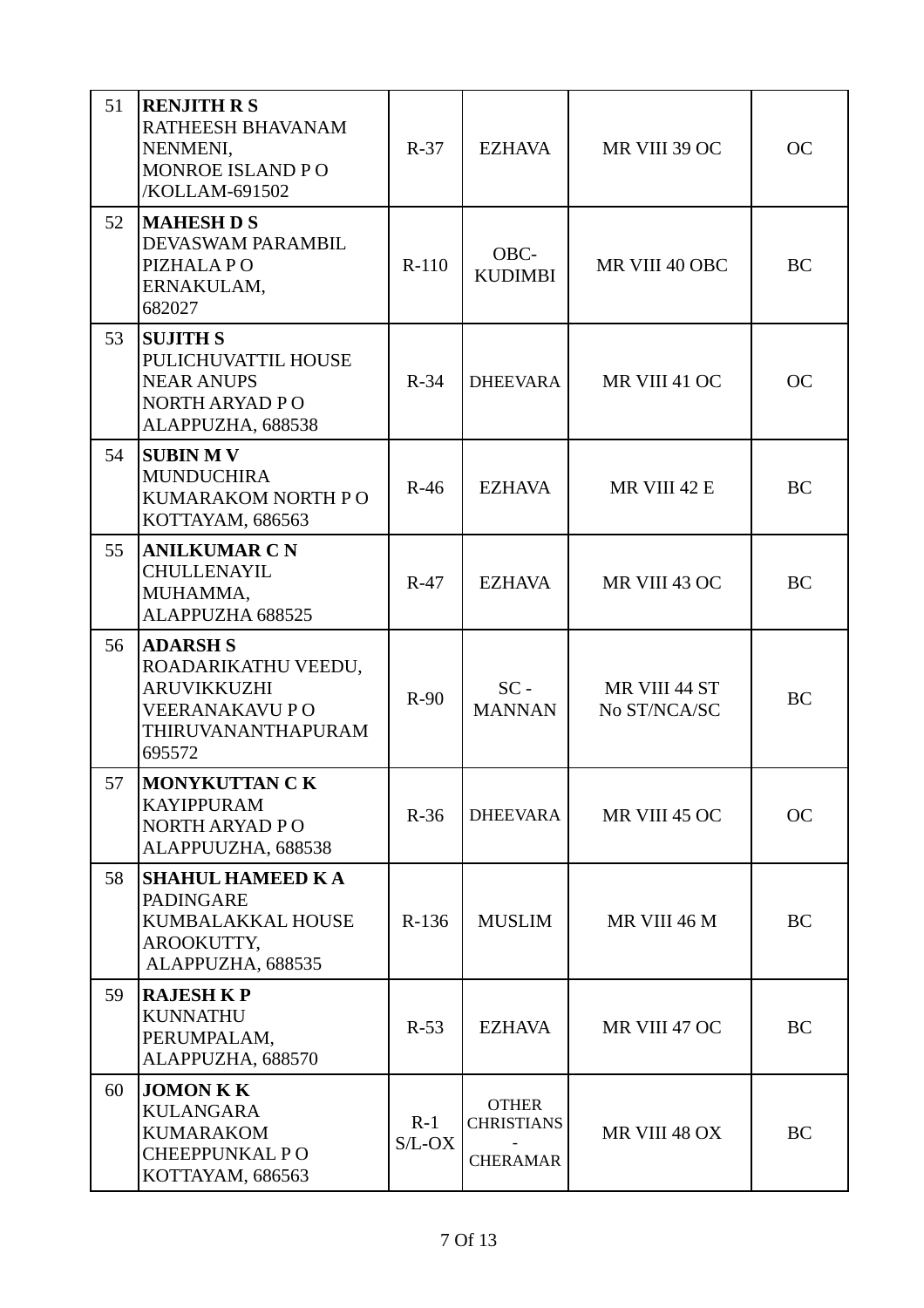| 61 | <b>SYAMLAL PS</b><br>PADINJARE POZHIKKAD<br><b>KATTIKKUNNU</b><br><b>CHEMPUPO</b><br>VAIKOM, KOTTAYAM<br>686608 | $R-38$ | <b>DHEEVARA</b>           | MR VIII 49 OC                                                                                              | <b>OC</b> |
|----|-----------------------------------------------------------------------------------------------------------------|--------|---------------------------|------------------------------------------------------------------------------------------------------------|-----------|
| 62 | <b>MAHESH V M</b><br><b>VATTATHARA</b><br>MUHAMMA,<br>ALAPPUZHA,<br>688 525                                     | $R-39$ | <b>DHEEVARA</b>           | MR VIII 50 D                                                                                               | <b>OC</b> |
| 63 | <b>SANDEEPPDAS</b><br>KIZHAKKANEZHATHU<br>PERUMBALAM<br>PERUMBALAM PO<br>ALAPPUZHA,<br>688570                   | $R-40$ | <b>DHEEVARA</b>           | MR VIII 51 OC                                                                                              | <b>OC</b> |
| 64 | <b>ANIL BK</b><br>THOTTARIKATHU VEEDU<br><b>THEKKEPANTHA</b><br>PANTHAPO,<br><b>TRIVANDRUM</b>                  | R-119  | $SC -$<br><b>CHERAMAR</b> | MR VIII 52 SC<br>NCA compensation to<br>MR VI 92 ST/NCA/SC<br>on 17.02.2010 now<br>satisfied. No ST/NCA/SC | <b>BC</b> |
| 65 | <b>DEVADAS TK</b><br>THEKKENEELIYATH<br>HOUSE,<br>UDAYAMPEROOR,<br>NADAKKAVU,<br>ERNAKULAM,<br>682307           | $R-41$ | <b>DHEEVARA</b>           | MR VIII 53 OC                                                                                              | <b>OC</b> |
| 66 | <b>PREMJIPG</b><br><b>PULICKAL</b><br><b>ALAPPUZHA</b><br><b>THOTTUVATHALA</b><br>ALAPPUZHA,<br>688501          | $R-54$ | <b>EZHAVA</b>             | MR VIII 54 E                                                                                               | <b>OC</b> |
| 67 | <b>SUJITH PP</b><br><b>POOKAITHAYIL</b><br>CHEMPU P O, VAIKOM,<br>KOTTAYAM, 686608                              | $R-42$ | <b>DHEEVARA</b>           | MR VIII 55 OC                                                                                              | <b>OC</b> |
| 68 | <b>SHIAS S</b><br>KADAVIL PARAMBIL<br><b>MANAPPURAM PO</b><br>ALAPPUZHA, 688558                                 | R-168  | <b>MUSLIM</b>             | MR VIII 56 M                                                                                               | BC        |
| 69 | <b>DEEPKUMARKU</b><br>KIZHAKKEKALATHARA,<br><b>MANNANCHERRY PO</b><br>ALAPPUZHA, 688538                         | $R-45$ | <b>DHEEVARA</b>           | MR VIII 57 OC                                                                                              | <b>OC</b> |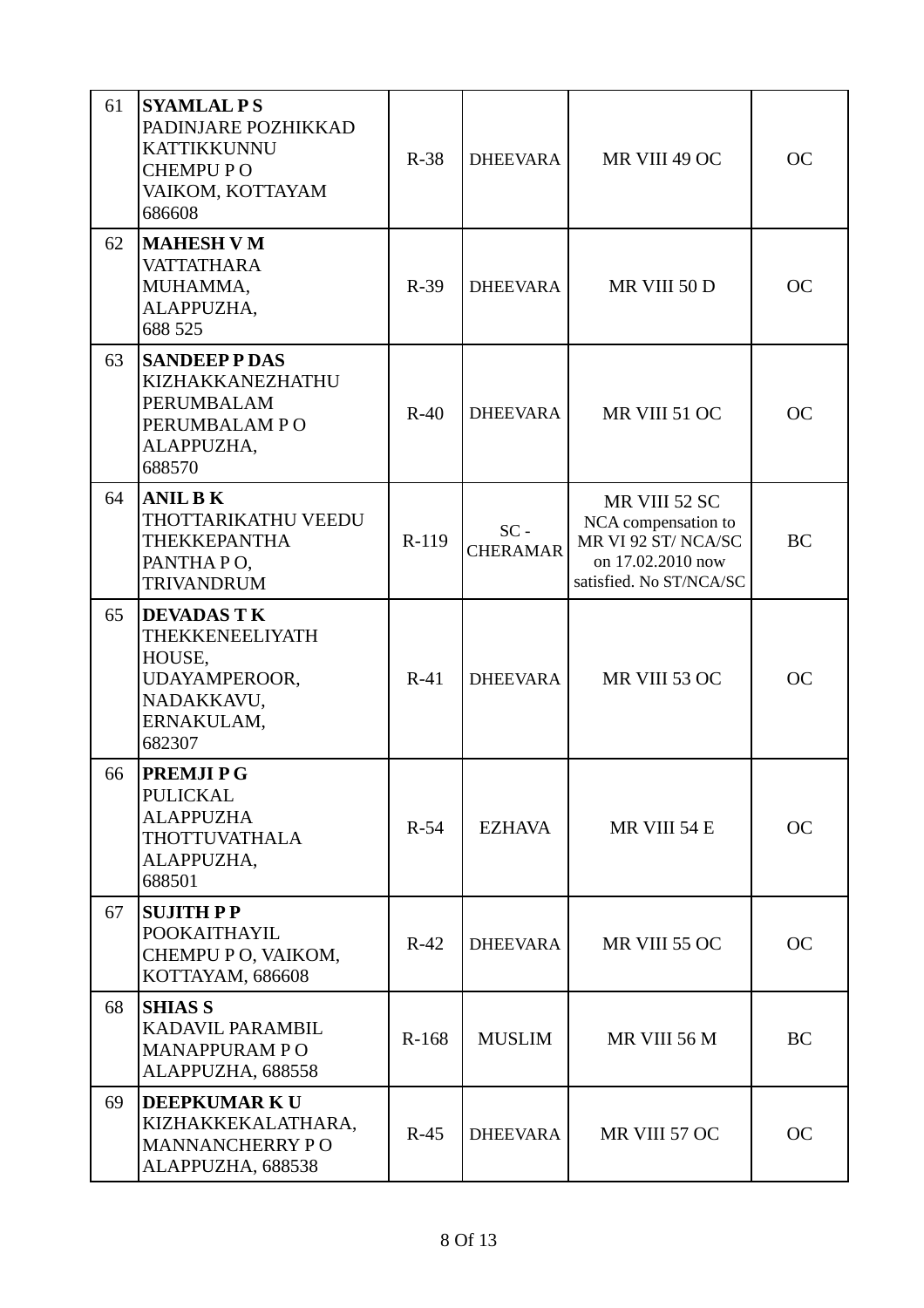| 70 | <b>HEMACHANDRAN D</b><br><b>VATTATHARA</b><br><b>CHERTHALA</b><br>KOKKOTHAMANGALAM PO/<br>ALAPPUZHA, 688583                                          | $R-56$            | <b>EZHAVA</b>                | MR VIII 58 E                                                                                                | <b>BC</b> |
|----|------------------------------------------------------------------------------------------------------------------------------------------------------|-------------------|------------------------------|-------------------------------------------------------------------------------------------------------------|-----------|
| 71 | <b>ARUNKUMAR N</b><br>MADATHIPARAMBIL<br>VAYALAR PO<br><b>CHERTHALA</b><br>ALAPPUZHA, 688536                                                         | $R-43$            | $\left( \cdot \right)$       | MR VIII 59 OC                                                                                               | <b>OC</b> |
| 72 | <b>SANTHOSH KUMAR V</b><br>KUNJUVEEDUVILAKAM<br><b>VAYALIL VEEDU</b><br><b>KUDALLOOOR</b><br><b>BALARAMAPURAM PO</b><br>THIRUVANANTHAPURAM<br>695501 | $R-2$<br>$S/L-HN$ | <b>HINDU</b><br><b>NADAR</b> | MR VIII 60 HN                                                                                               | <b>BC</b> |
| 73 | <b>BINUKS</b><br><b>KOCHUPARAMBIL</b><br>MUHAMMA/<br>ALAPPUZHA, 688525                                                                               | $R-48$            | <b>DHEEVARA</b>              | MR VIII 61 OC                                                                                               | <b>OC</b> |
| 74 | <b>SHIJIM</b><br>SOURIKKATTU<br>THIRUNALLOOR,<br><b>ALAPPUZHA</b>                                                                                    | $R-57$            | <b>EZHAVA</b>                | MR VIII 62 E                                                                                                | <b>BC</b> |
| 75 | <b>ABHILASH PA</b><br>POOKAITHAYIL (H)<br><b>VAIKOM</b><br>CHEMPU PO/<br>KOTTAYAM, 686608                                                            | $R-49$            | <b>DHEEVARA</b>              | MR VIII 63 OC                                                                                               | <b>OC</b> |
| 76 | <b>BICHUS</b><br>THURUTHEL (H)<br>VAIKOM,<br><b>CHEMPU PO</b><br>KOTTAYAM,<br>686608                                                                 | $R-130$           | SC-<br><b>PULAYA</b>         | MR VIII 64 SC<br>NCA compensation to MR<br>VII 44 ST/NCA/SC on<br>17.02.2010 now satisfied.<br>No ST/NCA/SC | <b>BC</b> |
| 77 | <b>RADHAKRISHNAN PK</b><br>PANCHA HOUSE<br>MUHAMMA/<br>ALAPPUZHA,<br>688525                                                                          | $R-50$            | <b>DHEEVARA</b>              | MR VIII 65 OC                                                                                               | <b>OC</b> |
| 78 | <b>SHAJI SK</b><br>KADAVILPARAMBU<br><b>CHERTHALA</b><br><b>MANAPPURAM PO</b><br>ALAPPUZHA,<br>688526                                                | $R-226$           | <b>MUSLIM</b>                | MR VIII 66 M                                                                                                | <b>BC</b> |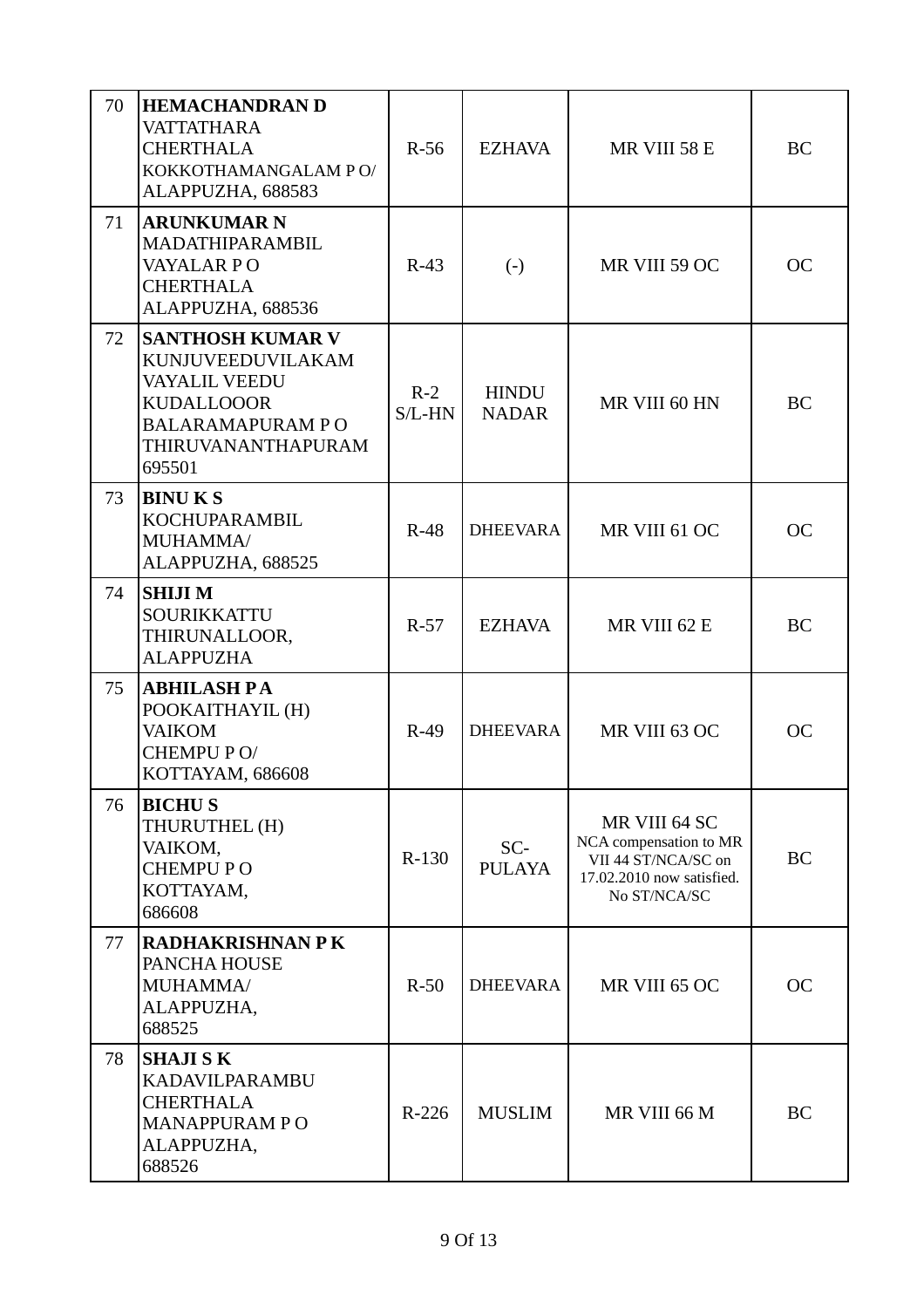| 79 | <b>VIPIN VIJAYAN</b><br>ELANJADAYIL<br><b>MULAKULAM</b><br><b>MULAKULAM SOUTH</b><br>KOTTAYAM, 686610                                      | $R-52$  | <b>DHEEVARA</b>                 | MR VIII 67 OC    | <b>OC</b> |
|----|--------------------------------------------------------------------------------------------------------------------------------------------|---------|---------------------------------|------------------|-----------|
| 80 | <b>JOSE X</b><br><b>MOLUVILA HOUSE</b><br><b>VADAKKEKKARA</b><br><b>ASHTAMUDI PO</b><br><b>KOLLAM</b><br>691602                            | R-139   | <b>LATIN</b><br><b>CATHOLIC</b> | MR VIII 68 LC/AI | BC        |
| 81 | <b>RETHEESH KUMAR K G</b><br><b>REJEESH BHAVAN</b><br>KUMARANKARY PO<br>ALAPUZHA, 686103                                                   | $R-51$  | $\left( -\right)$               | MR VIII 69 OC    | <b>OC</b> |
| 82 | <b>SANJITH V S</b><br><b>SANJITH NIVAS</b><br><b>KANIKKONAM</b><br><b>KALLIKKADU</b><br><b>MYLAKKARAPO</b><br>THIRUVANANTHAPURAM<br>695572 | $R-152$ | <b>VISWAKARMA</b>               | MR VIII 70 V     | <b>BC</b> |
| 83 | <b>RAHUL RAMACHANDRAN</b><br>KIZHAKKECHAYAPPALLIL<br>HOUSE, POLASSERY<br>VAIKOM PO<br>KOTTAYAM, 686141                                     | $R-55$  | <b>DHEEVARA</b>                 | MR VIII 71 OC    | <b>OC</b> |
| 84 | <b>SYAM CP</b><br><b>CHALUVELI</b><br><b>KAYIPPURAM</b><br><b>MUHAMMA</b><br>ALAPPUZHA,<br>688525                                          | R-205   | $SC -$<br><b>PULAYAN</b>        | MR VIII 72 SC    | BC        |
| 85 | <b>BINEESH B</b><br><b>KAIYATTINTHARA</b><br><b>KUPPAPURAM PO</b><br>ALAPPUZHA,<br>688011                                                  | $R-59$  | <b>EZHAVA</b>                   | MR VIII 73 OC    | BC        |
| 86 | <b>VIPINKUMAR C V</b><br><b>CHEMMAZHAM</b><br><b>KAINAKARY PO</b><br><b>ALAPPUZHA</b>                                                      | $R-62$  | <b>EZHAVA</b>                   | MR VIII 74 E     | <b>OC</b> |
| 87 | <b>RAHULKH</b><br>KOLAMGATTU HOUSE<br><b>SOUTH PARUR PO</b><br>ERNAKULAM,<br>682307                                                        | $R-60$  | <b>DHEEVARA</b>                 | MR VIII 75 OC    | <b>BC</b> |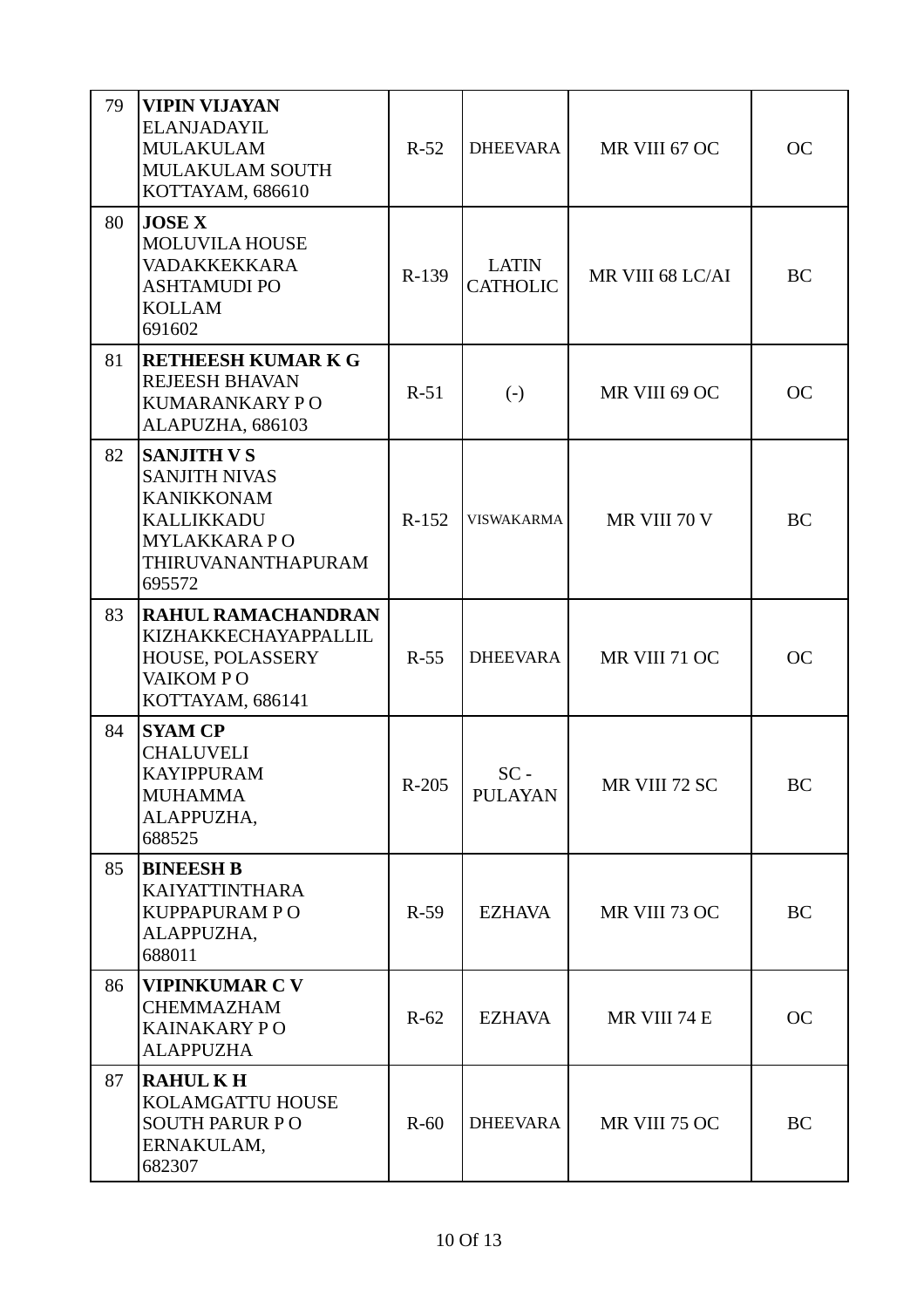| 88 | <b>MUHAMMEDSHAH H</b><br>EDAVAZHIKKAL<br>POOCHAKKAL,<br>ULAVAIPU PO, ALAPPUZHA.                                  | $R-235$ | <b>MUSLIM</b>                      | MR VIII 76 M  | BC        |
|----|------------------------------------------------------------------------------------------------------------------|---------|------------------------------------|---------------|-----------|
| 89 | <b>RAKESH D R</b><br><b>D R HOUSE</b><br>KURUMPAYAM, KALLARA,<br>THIRUVANANTHAPURAM<br>695608                    | $R-58$  | $\left( \cdot \right)$             | MR VIII 77 OC | <b>OC</b> |
| 90 | <b>RANJITH A S</b><br><b>ARAYASSERY HOUSE</b><br>POLASSERY, VAIKOM PO,<br>KOTTAYAM, 686141                       | $R-61$  | <b>DHEEVARA</b>                    | MR VIII 79 OC | <b>OC</b> |
| 91 | <b>PRAVEEN B</b><br>PRAVEEN NIVAS<br>KAVUNKAL,<br><b>MANNANCHERRY PO</b><br>ALAPPUZHA, 688538                    | $R-65$  | <b>EZHAVA</b>                      | MR VIII 81 OC | <b>OC</b> |
| 92 | <b>UMESH KUMAR PS</b><br>PUTHUVALIL HOUSE<br><b>THURUTHUMMA</b><br>CHEMBU PO,<br>KOTTAYAM, 686615                | $R-64$  | <b>DHEEVARA</b>                    | MR VIII 83 OC | <b>BC</b> |
|    |                                                                                                                  |         | MR VIII 84 SC TPO to keep 50% rule |               |           |
| 93 | <b>SURESH P PONNAPPAN</b><br>PARAMBIL HOUSE<br>KUMARAKOM NORTH PO<br>KOTTAYAM, 686 563                           | $R-69$  | <b>EZHAVA</b>                      | MR VIII 85 OC | <b>BC</b> |
|    |                                                                                                                  |         | MR VIII 86 M TPO to keep 50% rule  |               |           |
| 94 | <b>SARATH CHANDRAN M C</b><br><b>MANASSERY HOUSE</b><br>POLASSERY VAIKOM<br>KOTTAYAM, 686141                     | $R-66$  | <b>DHEEVARA</b>                    | MR VIII 87 OC | <b>OC</b> |
| 95 | <b>VIPIND</b><br>ERUPATHIANCHIL<br>THIRUMALA WARD<br>PALLATHURUTHY<br><b>IRON BRIDGE PO</b><br>ALAPPUZHA, 688011 | $R-71$  | EZHAVA                             | MR VIII 78 E  | BC        |
|    |                                                                                                                  |         | MR VIII 88 E TPO to keep 50% rule  |               |           |
| 96 | <b>BAIJUPT</b><br><b>PUTHANTHARA</b><br>ANDHAKARAZHAY PO<br><b>CHERTHALA</b><br>ALAPPUZHA, 688531                | $R-67$  | <b>Dheevara</b>                    | MR VIII 89 OC | <b>OC</b> |